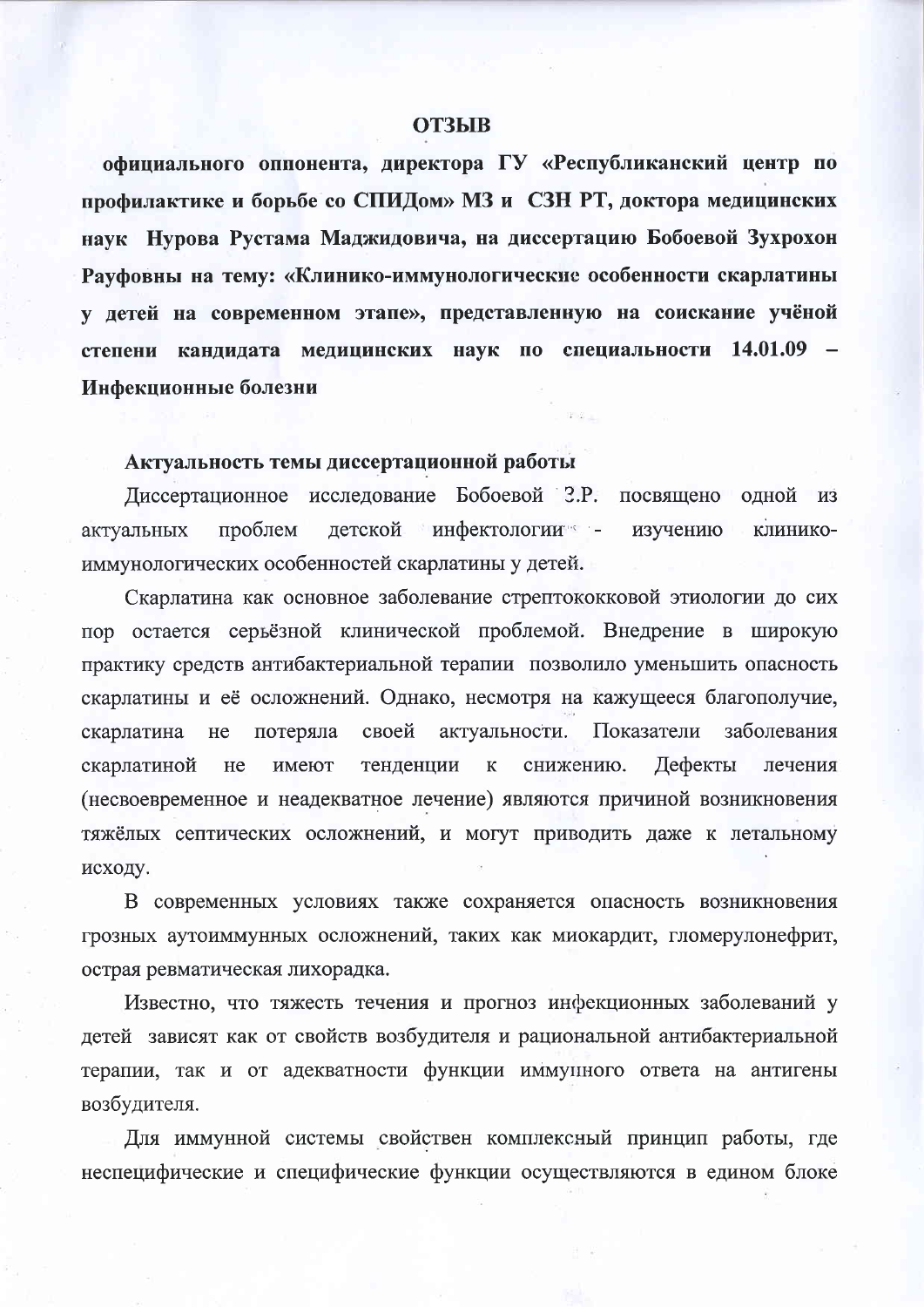иммунного реагирования, совместно с другими системами для сохранения оптимального гомеостаза организма.

Необходимо отметить, что в научной литературе недостаточно работ по клинико-иммунологических особенностей скарлатины у детей, изучению остаются мало изученными изменения состояния иммунного статуса у детей в динамике инфекционного процесса, в зависимости от тяжести заболевания и возраста больных.

Таким образом, актуальность диссертационной работы З.Р. Бобоевой, посвященной изучению клинико-иммунологических особенностей современного течения скарлатины у детей для оптимизации диагностики и лечебных мероприятий, не вызывает сомнений.

Цель исследования сформулирована правильно, соответствует названию диссертации и позволяет решить конкретные, реально выполняемые задачи, а их 4, а именно: изучить особенности клиники, течения скарлатины у детей различных возрастных групп, изучить динамику клеточно-гуморальных факторов защиты при скарлатине у детей, дать оценку состоянию процессов перекисного окисления липидов при скарлатине  $\overline{\mathbf{V}}$ детей, a также совершенствовать раннюю клиническую диагностику и терапию скарлатины с применением иммуномодулятора ликопид у детей с учётом установленных иммунных нарушений и свободнорадикальных процессов.

#### Научная новизна работы.

Впервые в Республике Таджикистан диссертантом дана комплексная оценка клинико-иммунологических особенностей современного течения скарлатины у детей. Установлены особенности клиники и течения современной скарлатины в различных возрастных группах. Была выявлена роль клеточно-гуморальных факторов защиты при скарлатине у детей в зависимости от возраста, тяжести болезни и в динамике инфекционного процесса. Впервые у больных со скарлатиной выявлены особенности состояния перекисного окисления липидов системы. антиоксидантной Автором доказана высокая клинико- $\mathbf{M}$ эффективность комплексной терапии иммунологическая  $\mathbf{C}$ включением иммунотропного препарата направленного действия.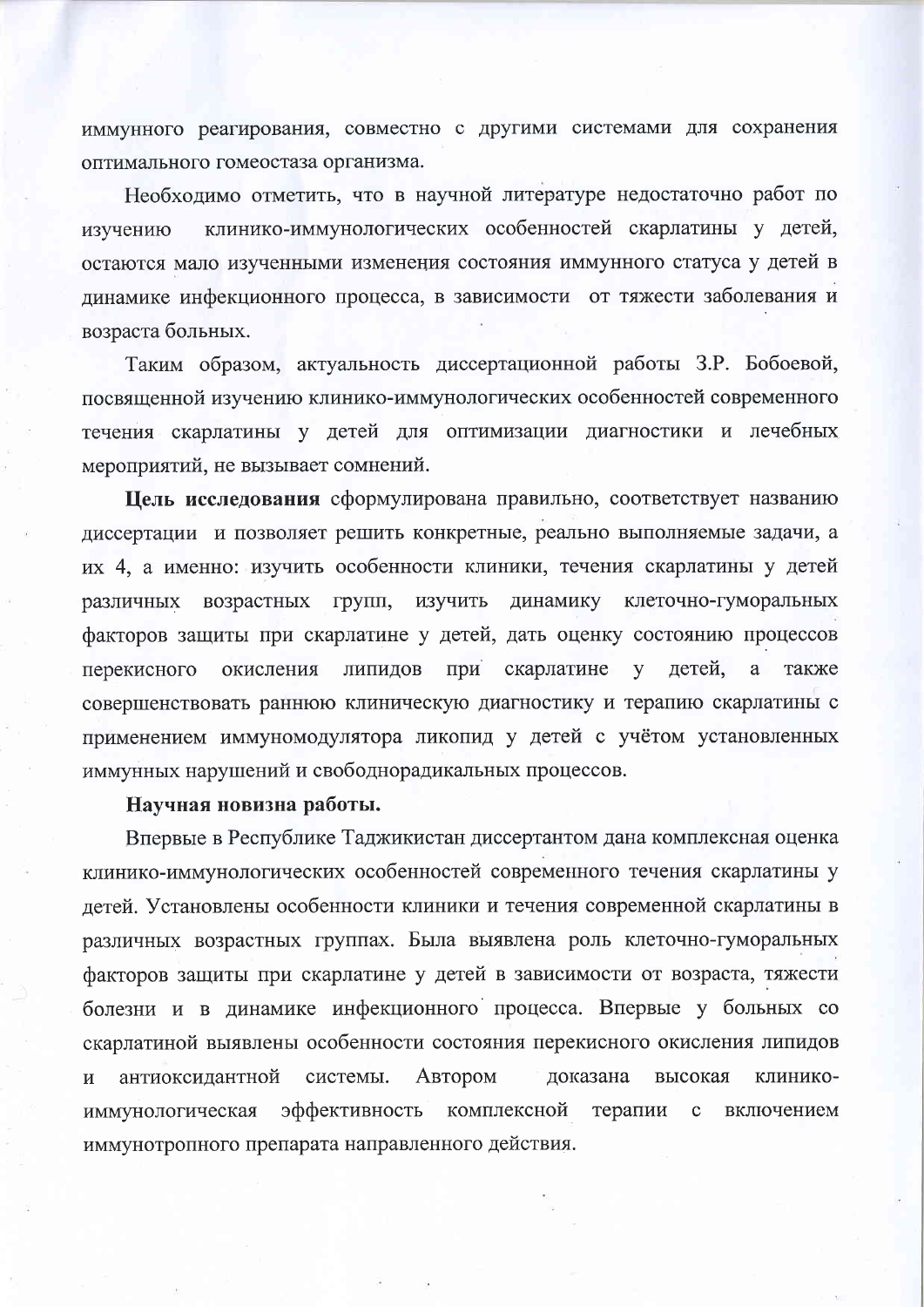Положения, выносимые на защиту, а их 5, обоснованны и соответствует полученным результатом.

проведенных достоверность результатов Обоснованность  $\mathbf H$ исследований, выводов и рекомендаций.

полученных результатов, выводов и Обоснованность и достоверность рекомендаций, вытекающих из диссертационной работы Бобоевой З.Р., основаны на изучении клинико-иммунологических особенностей скарлатины у установлены особенности иммунного  $\overline{M}$ Были 158 больных детей. свободнорадикального статуса при скарлатине у детей, на основании которых была проведена комплексная иммунохимиотерапия с учетом выявленных нарушенийи проведена оценка ее эффективности. Использованные современные методы статистической обработки материала доказывают обоснованность и достоверность полученных научных результатов.

# Практическая значимость диссертационной работы

Выявленные особенности клинических проявлений и течения скарлатины у детей разного возраста, позволяют практическим врачам своевременно диагностировать заболевание и начать адекватную терапию. Установленные изменения клеточного и гуморального звеньев иммунитета, состояния процессов перекисного окисления липидов и антиоксидантной защиты при скарлатине у инфекционного процесса, тяжести степень оценить летей ПОЗВОЛЯЮТ прогнозировать развитие осложнений и исходы болезни. Использование препарата ликопид в терапии скарлатины у детей способствует оптимизации восстановления показателей иммунного и свободнорадикального статуса.

### Оценка содержания и оформления диссертации.

Структура работы представляет внутреннее единство диссертационной работы, изложена на 113 страницах компьютерного текста, состоит из введения, общей характеристики, главы обзора литературы, главы с изложением материала и методов исследования, трех глав собственных результатов библиографии, заключения  $\mathbf{M}$ результатов, исследования, обсуждения включающей 158 источников, из которых 51 - иностранная литература. В диссертации имеется 17 таблиц, 7 рисунков.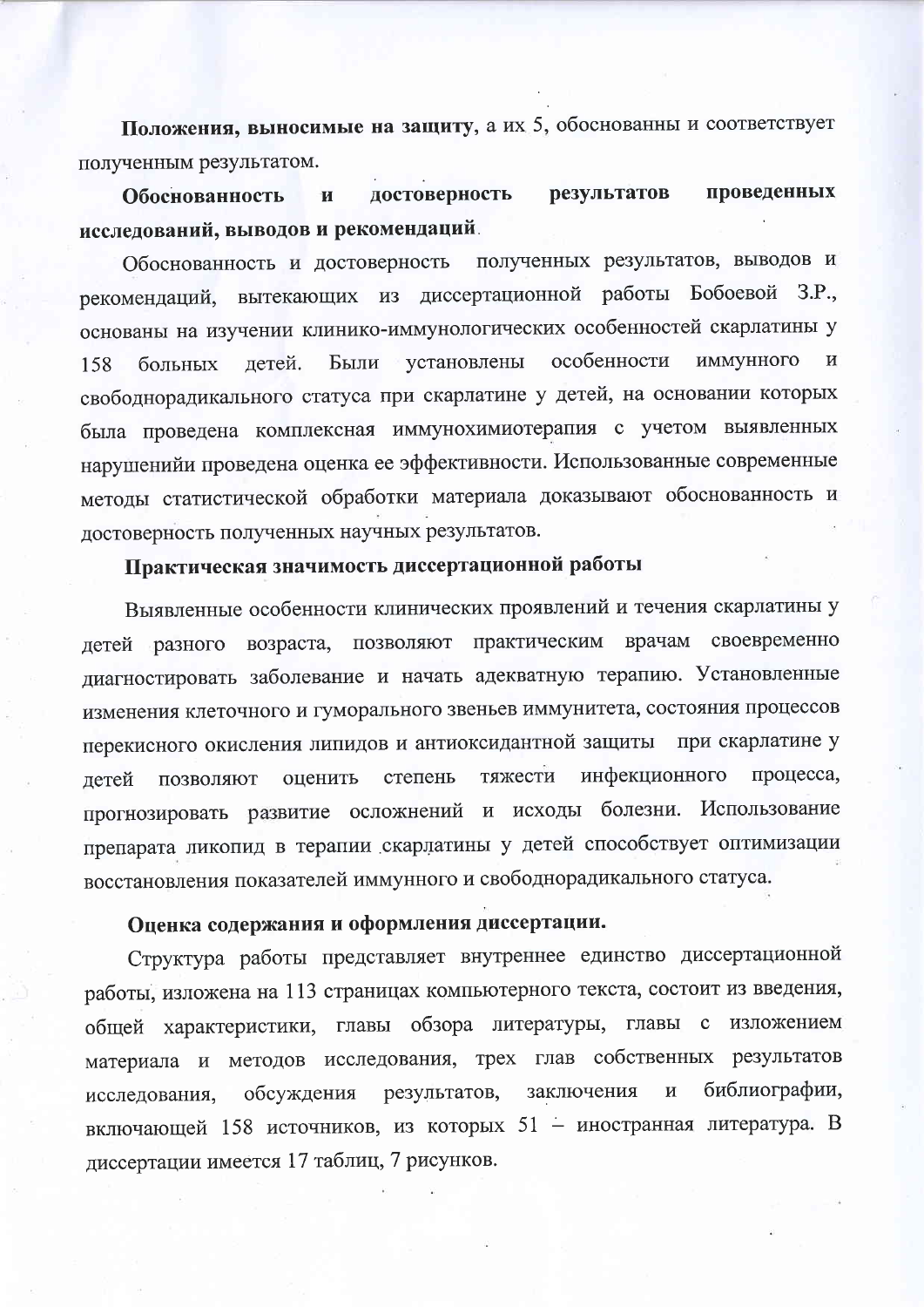представлены сведения, Во введении диссертации касающиеся  $\mathbf{M}$ Выбор собственного изучаемой проблемы. актуальность определяющие обосновывает недостаточной информацией, диссертант исследования отражающей состояния иммунного и свободнорадикального статуса у больных детей со скарлатиной.

Обзор литературы грамотно и доступно представляет Глава І современные данные о клинической картине скарлатины у детей, особенностях патогенеза, состоянии гуморального и клеточного иммунитета и выбор терапии. Проведенный обзор литературы позволил автору выделить нерешенные аспекты и аргументированно обосновать выбор собственного исследования.

Глава II - Материал и методы исследования. Объём исследований являются диссертации результаты кандидатской  $\mathbf H$ достаточен ДЛЯ исследования: иммунограмма, репрезентативными. проведены Автором определение состояния перекисного окисления липидов и антиоксидантной защиты, рутинные методы исследования, по показаниям - биохимический анализ крови, рентгенография грудной клетки, электрокардиография. Автором было обследовано 158 больных детей скарлатиной в возрасте от 1 до 14 лет, находившихся на стационарном лечении в детских инфекционных отделениях ГУ «Городской медицинский центр имени Ахмедова Карима» г. Душанбе.

Глава III - Клиническая характеристика скарлатины у детей, в данной течения скарлатины  $\bf{B}$ клинического описываются результаты главе зависимости от тяжести болезни и возраста больных детей. Проанализированы результаты гематологического обследования при скарлатине у детей, были обнаружены типичные признаки бактериальной инфекции. Выраженность изменений со стороны периферической крови зависела от форм тяжести болезни.

Глава IV посвящена особенностям иммунного и свободнорадикального статуса у больных скарлатиной. Таблицы и рисунки иллюстрируют показатели клеточного и гуморального иммунитета. У детей со среднетяжёлой и тяжёлой формами скарлатины показатели гуморального иммунитета оказались значимо снижены в сопоставлении с аналогичными показателями здоровых детей, что указывает на угнетение гуморального иммунитета у больных со скарлатиной.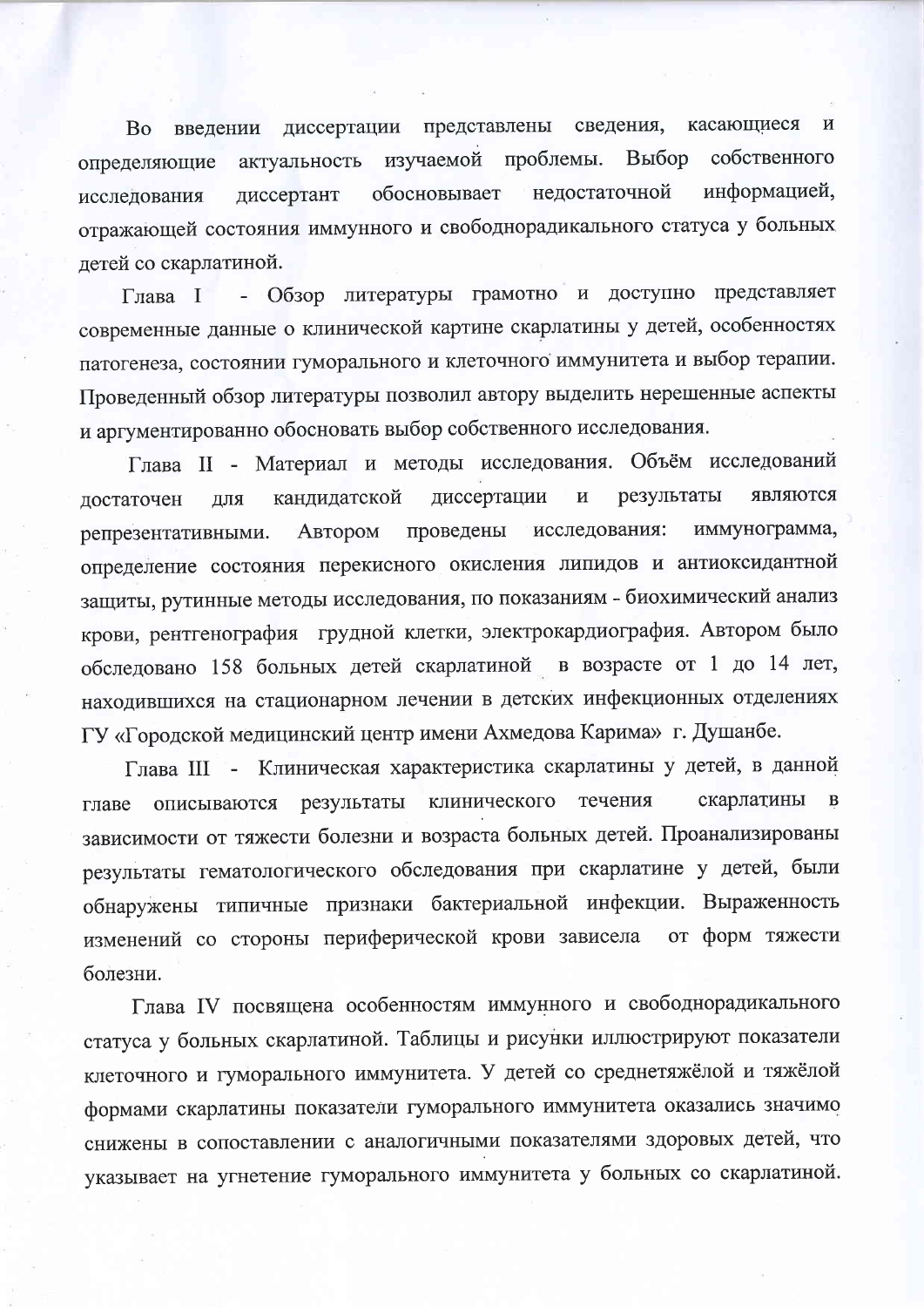При проведении корреляционного анализа между содержанием малонового диальдегида в сыворотке крови больных скарлатиной и тяжестью болезни была выявлена прямая корреляционная связь.

данные о клинико-иммунологической <sub>B</sub> главе V представляются эффективности иммунотропной терапии при скарлатине у детей. Наряду с иммунокоррегирующую терапию  $\mathbf{C}$ терапией, проводили комплексной применением препарата ликопида, что привело к более раннему клиническому выздоровлению, нормализации состояния иммунного и свободнорадикального статуса по сравнению с больными, получившими только базисную терапию.

В обсуждении автор успешно реализовал поставленные в работе цель и задачи исследования, собрав и обобщав имеющийся по теме материал.

Публикации результатов диссертации в научной печати. Автор по теме диссертационной работы опубликовал 17 научных работ, из них 2 статьи в периодических изданиях, включенных в «Перечень рецензируемых научных журналов и изданий» ВАК при Президенте Республики Таджикистан.

Принципиальных замечаний к диссертационной работе нет.

В ходе ознакомления с диссертационной работе возникли вопросы к диссертанту:

1. Отмечается ли корреляционная связь между клиническими проявлениями скарлатины и нарушениями ПОЛ?

Каков механизм иммунотропного воздействия Ликопида на клеточно-2. гуморальное звенья иммунитета?

### Соответствие автореферата основным положениям диссертации.

Автореферат составлен правильно, грамотно оформлен, соответствует содержанию диссертации, изложен на 51 страницах на двух языках - русский и таджикский.

## Заключение

Бобоевой Зухрохон Рауфовны «Клинико-Диссертационная работа иммунологические особенности скарлатины у детей на современном этапе» обладает научной новизной и практической значимостью, является законченным научно-исследовательским трудом, в которой сформулированы и обоснованы